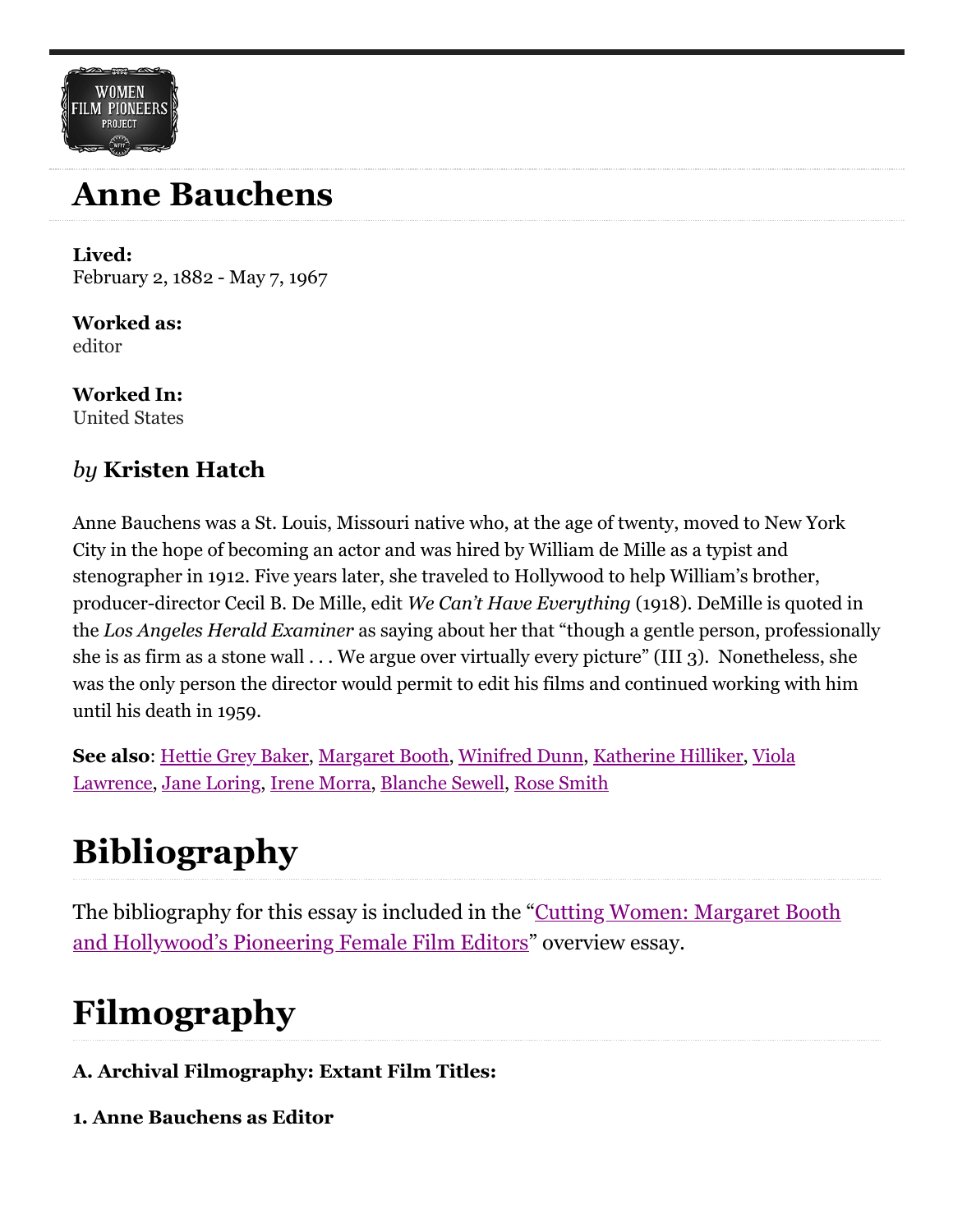*Till I Come Back to You.* Dir. Cecil B. DeMille, sc.: Jeanie Macpherson, ed.: Anne Bauchens (Famous Players-Lasky Corp. US 1918) cas.: Fryant Washburn, Florence Vidor, si., b&w, 6 reels, 35mm. Archive: [George Eastman Museum \[USR\],](https://www.eastman.org/moving-image) [Academy Film Archive \[USF\].](https://www.oscars.org/film-archive)

*Don't Change Your Husband*. Dir. Cecil B. DeMille, sc.: Jeanie Macpherson, ed.: Anne Bauchens (Famous Players-Lasky Corp. US 1919) cas.: Gloria Swanson, Lew Cody, si., b&w, 35mm. Archive: [Cinémathèque Québécoise \[CAQ\]](https://www.cinematheque.qc.ca/en)[,](https://www.eastman.org/moving-image) [Cinémathèque Royale de Belgique \[BEB](http://cinematek.be/)[\], George Eastman](https://www.eastman.org/moving-image) Museum [USR], [Svenska Filminstitutet \[SES\]](https://www.filminstitutet.se/) , [Academy Film Archive \[USF\]](https://www.oscars.org/film-archive).

*For Better, for Worse.* Dir. Cecil B. DeMille, sc.: Jeanie Macpherson, ed.: Anne Bauchens (Famous Players-Lasky Corp. US 1919) cas.: Elliott Dexter, Tom Forman, Gloria Swanson, si., b&w, 35mm. Archive: [George Eastman Museum \[USR\],](https://www.eastman.org/moving-image) [Academy Film Archive \[USF\].](https://www.oscars.org/film-archive)

*Why Change Your Wife?*. Dir.: Cecil B. DeMile, sc.: Olga Printzlau, Sada Cowen, ed.: Anne Bauchens, cost.: Clare West, Mitchell Leisen, Natacha Rambova (Famous Players-Lasky Corp. US 1920) cas.: Gloria Swanson, Thomas Meighan, Theodore Roberts, si, b&w, 35mm., 7 reels; 7, 175 [ft. Archive:](https://www.moma.org/research-and-learning/film-preservation/) [George Eastman Museum \[USR\]](https://www.eastman.org/moving-image)[, C](https://www.moma.org/research-and-learning/film-preservation/)[inémathèque Royale de Belgique \[BEB\]](http://cinematek.be/)[, Museum](https://www.moma.org/research-and-learning/film-preservation/) [of Modern Art \[USM\], G](https://www.nfsa.gov.au/)[osfilmofond of Russia \[RUR](http://gosfilmofond.ru/)[\], National Film and Sound Archive of](https://www.nfsa.gov.au/) Australia [AUC], [Academy Film Archive \[USF\].](https://www.oscars.org/film-archive)

*The Ten Commandments*. Dir. Cecil B. DeMille, sc.: Jeanie Macpherson, ed.: Anne Bauchens (Famous Players-Lasky Corp. US 1923) cas.: Estelle Taylor, Theodore Roberts, Charles De Roche, [si., b&w, 35mm. Archive: G](https://www.moma.org/research-and-learning/film-preservation/)[eorge Eastman Museum \[USR\]](https://www.eastman.org/moving-image)[,](https://www.moma.org/research-and-learning/film-preservation/) [Library of Congress \[USW](http://www.loc.gov/avconservation/)[\], Museum](https://www.moma.org/research-and-learning/film-preservation/) of Modern Art [USM], [EYE Filmmuseum \[NLA\]](https://www.eyefilm.nl/collectie/over-de-collectie).

*The Road to Yesterday*. Dir. Cecil B. De Mille, sc.: Beulah Marie Dix, Jeanie Macpherson, ed.: Anne Bauchens (DeMille Pictures Corp. US 1925) cas.: Vera Reynolds, Jetta Goudal, Joseph Schildkraut, si., b&w, 35mm. Archive: [George Eastman Museum \[USR\],](https://www.eastman.org/moving-image) Library of Congress [\[USW\], UCLA Film and Television Archive \[USL\], Academy Film Archive \[USF\], National F](http://www.loc.gov/avconservation/)[ilm](https://www.nfsa.gov.au/) and Sound Archive of Australia [AUC].

*The Volga Boatman*. Dir. Cecil B. DeMille, adp.: Lenore J. Coffee, ed.: Ann Bauchens (DeMille Pictures Corp. US 1926) cas.: William Boyd, Elinor Fair, si., b&w, 35mm. Archive: George [Eastman Museum \[USR\], Cineteca Nazionale \[ITN\], UCLA Film and Television Archive \[](https://www.eastman.org/moving-image)[USL\]](https://www.cinema.ucla.edu/), [BFI National Archive \[GBB](https://www.bfi.org.uk/archive-collections)[\],](https://www.dfi.dk/) [Academy Film Archive \[USF](https://www.oscars.org/film-archive)[\], L](https://www.dfi.dk/)[obster Films \[FRL\]](https://www.lobsterfilms.com/fr/)[, Danske](https://www.dfi.dk/) Filminstitut [DKK].

*The King of Kings*. Dir. Cecil B. DeMille, sc.: Jeanie Macpherson, ed.: Anne Bauchens (DeMille Pictures Corp. US 1927) cas.: Dorothy Cumming, H. B. Warner, si., b&w, 35mm. Archive: [Cinémathèque Royale de Belgique \[BEB\]](http://cinematek.be/)[,](https://www.eastman.org/moving-image) [Cineteca del Friuli \[ITG\]](http://www.cinetecadelfriuli.org/)[, George Eastman Museum](https://www.eastman.org/moving-image) [\[USR\],](https://www.cinema.ucla.edu/) [Library of Congress \[USW\]](http://www.loc.gov/avconservation/)[, C](https://www.cinema.ucla.edu/)[ineteca Nazionale \[ITN](http://www.fondazionecsc.it/context.jsp?ID_LINK=81&area=6)[\],](https://www.cinema.ucla.edu/) [Cinemateca Romana \[ROB](http://www.anf-cinemateca.ro/)[\], UCLA](https://www.cinema.ucla.edu/) Film and Television Archive [USL], [BFI National Archive \[GBB\],](https://www.bfi.org.uk/archive-collections) [Jugoslovenska Kinoteka \[YUB\]](http://www.kinoteka.org.rs/), [Academy Film Archive \[USF\]](https://www.oscars.org/film-archive), [Lobster Films \[FRL\].](https://www.lobsterfilms.com/fr/)